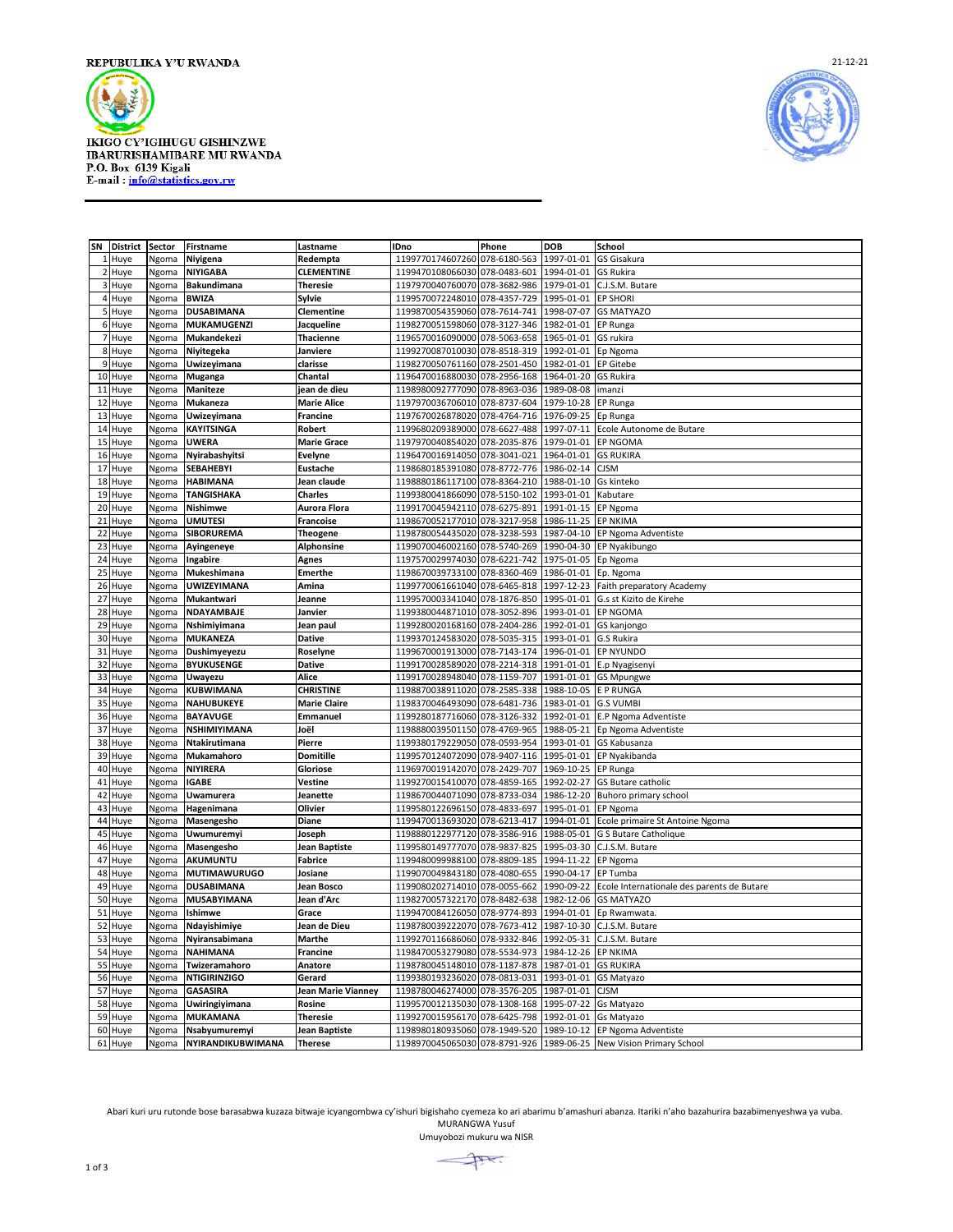

**IKIGO CY'IGIHUGU GISHINZWE IRARURISHAMIBARE MU RWANDA<br>P.O. Box 6139 Kigali<br>E-mail : info@statistics.gov.rw** 



|     | 62 Huye  | Ngoma | Ngabonziza                | Eric                  | 1199480107081080 078-6109-739                 |              | 1994-01-01 Gs Matyazo   |                                                     |
|-----|----------|-------|---------------------------|-----------------------|-----------------------------------------------|--------------|-------------------------|-----------------------------------------------------|
|     | 63 Huye  | Ngoma | Nyirahabineza             | Euphrosine            | 1199070066059000 078-8248-893                 |              | 1995-02-22              | <b>GS Masiga</b>                                    |
|     | 64 Huye  | Ngoma | <b>NYIRAMANA INGABIRE</b> | Aimée Stella          | 1199170030842180                              | 078-5623-960 | 1991-02-28 GS Nyange    |                                                     |
| 65  | Huye     | Ngoma | Niringiyimana             | Immaculee             | 1198570060949140 078-4875-523                 |              | 1985-01-01              | E.p.Mpare                                           |
| 66  | Huye     | Ngoma | Mukahigiro                | Pelagie               | 1198470038909050 078-3383-283                 |              | 1984-08-23              | P <sub>1</sub>                                      |
| 67  |          |       |                           | Jean Paul             | 1198280080173070 078-3777-070                 |              |                         | 1982-06-06 EP Ikibondo                              |
|     | Huye     | Ngoma | Uwimana                   |                       |                                               |              |                         |                                                     |
|     | 68 Huye  | Ngoma | Umuhoza                   | <b>Marie Florence</b> | 1199670004202070 078-7247-329                 |              | 1996-01-01              | <b>EIP Butare</b>                                   |
|     | 69 Huye  | Ngoma | NYIRANTEZIRYAYO           | Goretti               | 1197270035944100                              | 078-5981-894 | 1972-01-01              | ECOLE INTERNATIONAL DES PARENTS DE BUTARE (<br>EIPB |
| 70  | Huye     | Ngoma | Kayiranga                 | <b>Antaine</b>        | 1198180109582010 078-0851-425                 |              | 1981-01-01              | G.s matyazo                                         |
| 71  | Huye     | Ngoma | <b>MUKANTWALI</b>         | Gaudiose              | 1198270047923030 078-8884-225                 |              | 1982-09-01              | <b>GS MATYAZO</b>                                   |
| 72  | Huye     | Ngoma | Bapfakurera               | Emmanuel              | 1198280048748030 078-2428-274                 |              | 1982-01-01              | C.J.S.M. Butare                                     |
|     | 73 Huye  | Ngoma | <b>HARINDINTWARI</b>      | Emmanuel              | 1198980034970090 078-3093-865                 |              | 1989-10-01              | G.s.Vumbi                                           |
|     | 74 Huye  | Ngoma | Ineza                     | <b>Marie Ange</b>     | 1198870114158020                              | 078-4587-863 | 1988-01-01              | EP.Ngoma /Advantist                                 |
| 75  | Huye     | Ngoma | Umugwaneza                | Solange               | 1198670061534060                              | 078-8960-753 | 1986-03-05              | School For Excellence Imanzi                        |
|     | 76 Huye  | Ngoma | NDAYAMBAJE                | Philippe              | 1198880054615020                              | 078-5505-037 | 1988-01-01              | E P NGOMA ADVENTISTE                                |
|     |          |       |                           |                       |                                               |              |                         |                                                     |
| 77  | Huye     | Ngoma | MUKESHIMANA               | <b>Eugenie</b>        | 1198770048129090 078-2852-543                 |              | 1987-01-01              | <b>GS MATYAZO</b>                                   |
|     | 78 Huye  | Ngoma | <b>NIYOBUHUNGIRO</b>      | Samuel                | 1199580033805050 078-4769-202                 |              | 1995-01-01              | <b>GS KARAMA</b>                                    |
| 79  | Huye     | Ngoma | Nyiraneza                 | <b>Marie Louise</b>   | 1198870041660070                              | 078-7693-831 | 1988-07-05 EP Runga     |                                                     |
| 80  | Huye     | Ngoma | Ntirandekura              | Joselyne              | 1198270047981070                              | 078-8574-891 | 1982-02-06              | Ep Runga                                            |
| 81  | Huye     | Ngoma | NIYONSENGA                | <b>Francine</b>       | 1197270098371100                              | 078-5056-038 | 1972-04-24              | <b>CJSM</b>                                         |
| 82  | Huye     | Ngoma | MUSHIMIYIMANA             | Françoise             | 1198070043619030 078-8691-646                 |              | 1980-04-10              | <b>CJSM</b>                                         |
| 83  | Huye     | Ngoma | Mujawamariya              | Jeannette             | 1199070193519090 078-9010-986                 |              | 1990-09-15              | <b>EP Rutete</b>                                    |
| 84  | Huye     | Ngoma | Tuyishime                 | Chantal               | 1198770040321050                              | 078-2414-991 | 1987-01-01              | EP Matyazo                                          |
| 85  | Huye     | Ngoma | <b>RUGAZA</b>             | <b>REMEZO</b>         | 1196980019170140 078-8799-988                 |              | 1969-12-05              | <b>GS MATYAZO</b>                                   |
| 86  |          |       |                           | <b>Theophile</b>      | 1198780079959030                              | 078-7620-633 | 1987-12-25 S.F.E.Imanzi |                                                     |
|     | Huye     | Ngoma | Nshimiyimana Gapira       |                       |                                               |              |                         |                                                     |
| 87  | Huye     | Ngoma | Mukamana                  | Clementine            | 1197970128285150 078-6910-322                 |              | 1979-01-01              | Le pigeonnier                                       |
| 88  | Huye     | Ngoma | Nyirampayimana            | Regine                | 1198070043707060                              | 078-3789-160 | 1980-08-13              | Ep Ngoma Adventist                                  |
| 89  | Huye     | Ngoma | <b>UMUHOZA</b>            | Anathalie             | 1199770117480030                              | 078-0312-737 | 1997-06-06              | Cornerstone international scholl                    |
| 90  | Huye     | Ngoma | <b>UTAMULIZA</b>          | Vestine               | 1197670029803030                              | 078-8786-360 | 1976-01-01              | <b>EP RUKARA</b>                                    |
| 91  | Huye     | Ngoma | <b>Niragire</b>           | Clementine            | 1199270020148000                              | 078-9850-501 | 1992-01-01              | Ecole Autonome de Butare                            |
| 92  | Huye     | Ngoma | <b>MUGEMANA</b>           | <b>MICHEL</b>         | 1198880055918040 078-5117-611                 |              | 1988-02-13              | <b>CJSM</b>                                         |
| 93  | Huye     | Ngoma | MUKAKIZIMA                | Evelyne               | 1197170018556010                              | 078-8560-977 | 1971-03-15              | Ecole Sainte Marie Kiruhura                         |
|     | 94 Huye  | Ngoma | Nyirabahire               | Violette              | 1198970196848060 078-1112-087                 |              | 1989-04-25              | Ecole International des parents de Butare           |
| 95  | Huye     | Ngoma | HAGENIMANA                | Christine             | 1198770099394100                              | 078-4677-336 | 1987-10-02              | <b>GS Musange</b>                                   |
| 96  | Huye     | Ngoma | Muhawenimana              | Claudine              | 1199270117026090                              | 078-6565-039 | 1992-01-01              | EP Ngoma                                            |
| 97  | Huye     | Ngoma | Mukantegeye               | <b>Francoise</b>      | 1198470188912080                              | 078-8563-663 | 0989-11-22              | G S Ndaho                                           |
| 98  | Huye     | Ngoma | Zirimwabagabo             | Viateur               | 1197580024561070                              | 078-8697-478 | 1975-01-01              | Ep New Light Complex Academy                        |
| 99  | Huye     | Ngoma | UUbitsibangaryayo         | Lambert               | 1199380054412190 078-0105-736                 |              |                         | 1993-01-01 G.S. Nyabihanga                          |
|     | 100 Huye | Ngoma | <b>MANIRAGUHA</b>         | Emmanuel              | 1198980052982060                              | 078-8251-114 | 1989-01-01              | <b>GS MATYAZO</b>                                   |
| 101 |          |       | <b>Tuyishime</b>          | Celestin              | 1199580060043020                              | 078-7620-049 | 1995-01-01              | C.J.S.M. Butare                                     |
|     | Huye     | Ngoma |                           |                       |                                               |              |                         |                                                     |
| 102 | Huye     | Ngoma | RINGUYENEZA               | Jean Baptiste         | 1198580044032030                              | 078-3535-526 | 1985-11-12              | ECOLE MATERNELLE SAINT ANTOINE                      |
| 103 | Huye     | Ngoma | HABUMUGISHA               | Adolphe               | 1199680004243010                              | 078-5649-169 | 1996-01-12              | G. S Karengera Cath                                 |
| 104 | Huye     | Ngoma | UYISENGA                  | <b>Jean Florent</b>   | 1199680004207000 078-5036-688                 |              |                         | 1996-01-01 Ecole St Antoine Ngoma                   |
| 105 | Huye     | Ngoma | Mukagasagure              | Candide               | 1199170109922130                              | 078-4606-206 | 1991-04-28              | New vision primary school                           |
| 106 | Huye     | Ngoma | <b>MUHIRWA</b>            | <b>Bernard</b>        | 1198680045406050                              | 078-2197-240 | 1986-01-01              | NEW VISION PRIMARY SCHOOL                           |
| 107 | Huye     | Ngoma | Kwitegetse                | Chantal               | 1198970053009060                              | 078-0253-086 | 1989-01-01              | E P Ngoma                                           |
| 108 | Huye     | Ngoma | <b>Ihimbazwe</b>          | <b>Regis</b>          | 1199280101309190                              | 078-7788-270 | 1992-12-25              | G.S Gorwe                                           |
| 109 | Huye     | Ngoma | <b>UWIZEYE</b>            | Isabella              | 1199170163324170 078-8956-735                 |              |                         | 1991-11-16 Pallotti children hope cente             |
| 110 | Huye     | Ngoma | <b>UWITONZE</b>           | Anne                  | 1198570189199150                              | 078-9919-380 | 1985-01-01              | Ecole primaire Mugombwa                             |
| 111 | Huye     | Ngoma | UWAJENEZA                 | <b>MARIE CHANTAL</b>  | 1198770120026030                              | 078-2723-703 | 1987-01-01              | CJSM-NGOMA PRIMARY                                  |
| 112 | Huye     | Ngoma | Mutebutsi Muragizi        | <b>Albert</b>         | 1196680016931050                              | 078-3106-815 | 1966-01-01              | Ep kiduha                                           |
| 113 | Huye     |       | Uwingabire                | Claudine              | 1200070059030080                              | 078-1886-583 | 2000-03-13              | G.S Matyazo                                         |
|     |          | Ngoma |                           |                       |                                               |              |                         |                                                     |
| 114 | Huye     | Ngoma | Mukasafari                | <b>Marie Rose</b>     | 1198370060341030 078-2383-937                 |              | 1983-01-01              | Ep Ngoma Advantiste                                 |
|     | 115 Huye | Ngoma | Nyirabucyeye              | Gratias               | 1198370049952070 078-4415-899                 |              | 1983-01-01              | Gs Ruramba                                          |
|     | 116 Huye | Ngoma | Ntakirutimana             | Joseph                | 1199780030200000                              | 078-9917-921 | 1997-01-01              | <b>EP Rukara</b>                                    |
| 117 | Huye     | Ngoma | Niyovita                  | Isaac                 | 1199580071081160 078-9856-694                 |              | 1995-01-01              | <b>EP MATYAZO</b>                                   |
| 118 | Huye     | Ngoma | NSHIMIYIMANA              | Joseph                | 1196380015681130                              | 078-2232-830 | 1963-09-01              | <b>EIPB</b>                                         |
| 119 | Huye     | Ngoma | Mukagashugi               | <b>Marie Chantal</b>  | 1198170043447130 078-8877-116                 |              | 1981-01-01              | GS Matyazo                                          |
|     | 120 Huye | Ngoma | UWILINGIYIMANA            | Jacqueline            | 1196870019394160 078-3822-221                 |              | 1968-06-04              | EP Ngoma                                            |
| 121 | Huye     | Ngoma | Hagumishibu               | serge                 | 1199180030813100                              | 078-9942-722 |                         | 1991-01-01 GS Musange                               |
| 122 | Huye     | Ngoma | Senyana                   | Christophe            | 1197380024816040 078-8673-358                 |              |                         | 1973-01-01 C.J.S.M. Butare                          |
|     | 123 Huye |       | Ngoma UMUHOZA             | Claudine              | 1199870009677020 078-2456-641 1998-01-01 GSOB |              |                         |                                                     |

Abari kuri uru rutonde bose barasabwa kuzaza bitwaje icyangombwa cy'ishuri bigishaho cyemeza ko ari abarimu b'amashuri abanza. Itariki n'aho bazahurira bazabimenyeshwa ya vuba. MURANGWA Yusuf

Umuyobozi mukuru wa NISR